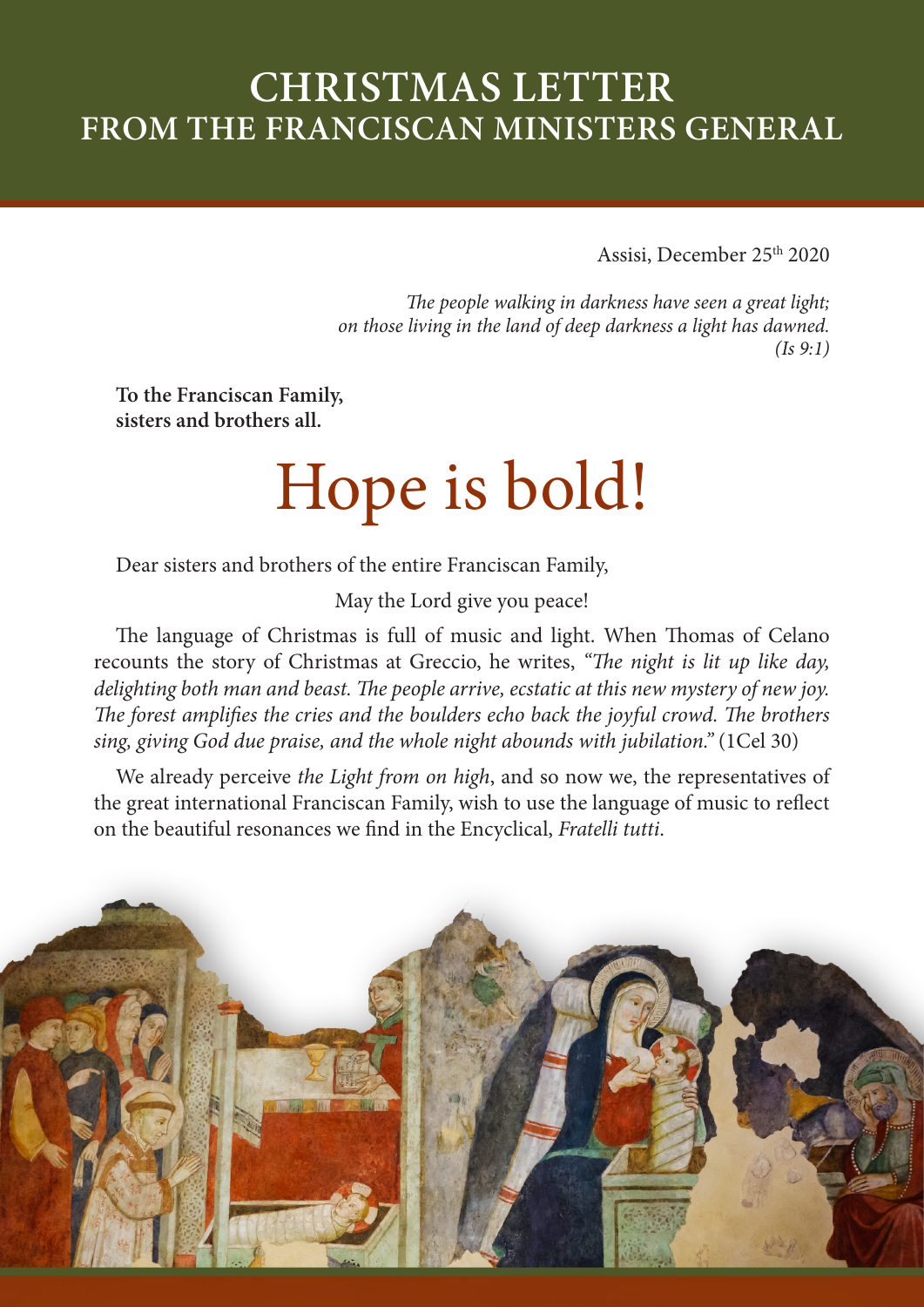## **1. MUSICAL NOTATION**

#### 1.1. A new musical score

Advent is almost over, and Christmas is already upon us! Only a few days separate us from the end of the year 2020, but already we can say that it has been a very particular year. Over the last few months, it seems that we have experienced as much as we normally would in a decade. Because of issues such as the virus, political changes, protests in so many countries, tensions, wars, intolerance, environmental issues, chaotic streams of information, our experience is that the world has become darker and, as a result of factors that include assorted lockdowns, also more closed [see Pope Francis, *Fratelli tutti* (FT), Chapter one: *Dark Clouds over a Closed World*, nos. 9-55]. It is precisely at this moment in history that Pope Francis has given us his Encyclical, *Fratelli tutti*. In it, he shares his desire that we have the courage to dream, to aspire to be a united human family, to a global embrace between sisters and brothers, "children of the same earth which is our common home". (FT 8).

The Pope introduces *Fratelli tutti* with a specific reference to the fraternal love that was lived and fostered by friar Francis — love for those both near and far. Yes, indeed, love for the Lord's creatures, but firstly love for "those of his own flesh" (FT 2), in particular for the poor and the marginalised. The Holy Father also recalls the profound significance of friar Francis' historic and humble visit to Sultan Malik-al-Kamil in Egypt. The Poor Man of Assisi met the Sultan as a brother, as a person who has a "heart which knew no bounds and transcended differences of origin, nationality, colour or religion" (FT 3). Pope

Francis maintains that St. Francis himself had the gift of communicating God's love and is "a father to all, inspiring the vision of a fraternal society" — this was the Holy Father's principal motivation in writing the new Encyclical (FT 4).

All the more reason, then, should it motivate us as members of the Franciscan Family! We want to say more …. Last October 3rd, we the Ministers General of the Franciscan Family were present at the Tomb of St. Francis in Assisi, while Pope Francis celebrated Mass and signed his encyclical! We were able to greet the Holy Father on behalf of all of you. On this opportunity given to us by Providence, we want to take up a special invitation addressed to the whole Family, and firstly to us Ministers. It is the invitation to take *Fratelli tutti* and its insights seriously, to see it as a gift and an undertaking given to us by the Pope in the year 2020, to appreciate it as coming from St. Francis through Pope Francis, like a new musical score to be learned, practiced, and performed as part of the great composition of history.

#### 1.2. Different musical notes combine in a chord called *Hope*

Pope Francis is a realist and has no qualms about naming things. In his analysis of the situation in which today's world finds itself (FT 9-55), he speaks of the "dark clouds, which should not be ignored" (FT 54). But he does not leave it at that. What response does he propose to the sufferings faced by humanity? Hope! And what does he mean? "Hope speaks to us of a thirst, an aspiration, a longing for a life of fulfilment, a desire to achieve great things, things that fill our heart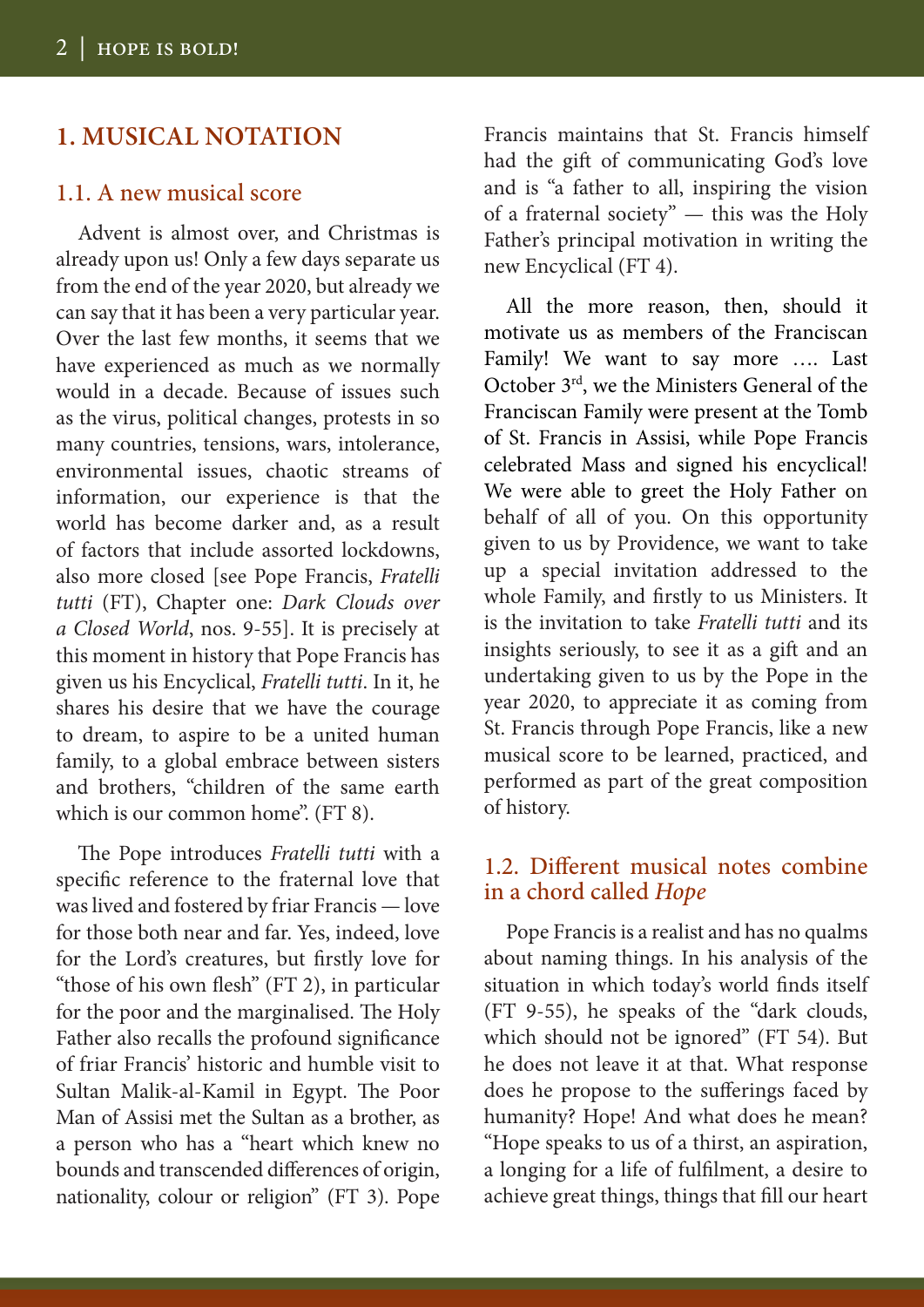and lift our spirit to lofty realities like truth, goodness and beauty, justice and love… Hope is bold; it can look beyond personal convenience, the petty securities and compensations which limit our horizon, and it can open us up to grand ideals that make life more beautiful and worthwhile" (FT 55).

But where does one find hope? Perhaps the instinctive answer is that one must find it in God — and that is absolutely true. The source of hope and joy is God and his Gospel. Pope Francis already reminded us of this in *Evangelii Gaudium*, when he stressed that true joy arises from the bond between God and the human person, between the Christian and Jesus Christ (*Evangelii Gaudium* 1-8). This is the first note of the musical chord of hope – the discovery that we are God's children of God and also his friends.

This realization is the basis of every act of solidarity, and of all social friendship, because if we really are children of the same Father, then this means that everyone around us is a sister or brother, and no one is indifferent to their brother or sister. *Fratelli tutti* reminds us of something very important; hope is not something one acquires by oneself or by living alone, independently of others. No, hope is built up together, in the rediscovery of our sisters and brothers. This, then, is the second note of the chord — the realization that one is not isolated, that others exist, that we are all interconnected and necessary and that "no one is saved alone" (FT 54).

And because we live on this planet and at this specific time in history, our hope also is concerned with our dwelling place, the earth. Pope Francis, in *Laudato si'* (LS), after acknowledging that "our common home is falling into serious disrepair," invites us to have hope, because "hope would have us recognize that there is always a way out, that we can always redirect our steps, that we can always do something to solve our problems." (LS n. 61). The third note of hope, therefore, has the taste of fresh water, the fragrance of the clean air of unspoilt forests, and the sound of the tropical forest filled with the song of thousands of birds. And this note completes the chord of hope — if the chord were truncated, if it were missing any one of the three notes, it would sound incomplete.

### **2. IN CONCERT**

#### 2.1. The first beats - relationship and encounter

*Laudato si'* asks what we want our world to be in the future, what sort of planet do we want? *Fratelli tutti* questions us about what we want for our *relationships* in the future. The insights of *Fratelli tutti* invite us to discover and nurture hope for a world in which "everything is open" (cf. FT chap. III: *Envisaging and Engendering an Open World* nos. 87-127), and certainly they also pose questions about our identity, mission, and consequently, our Formation. Transferring these questions to the context of the Franciscan Family, we could ask ourselves the following. As Franciscans, what future Franciscan world do we wish to hand on to those who will come after us? What will its values, lifestyle, and thought look like? Crucially, what kind of relationships do we want within our Franciscan world? And,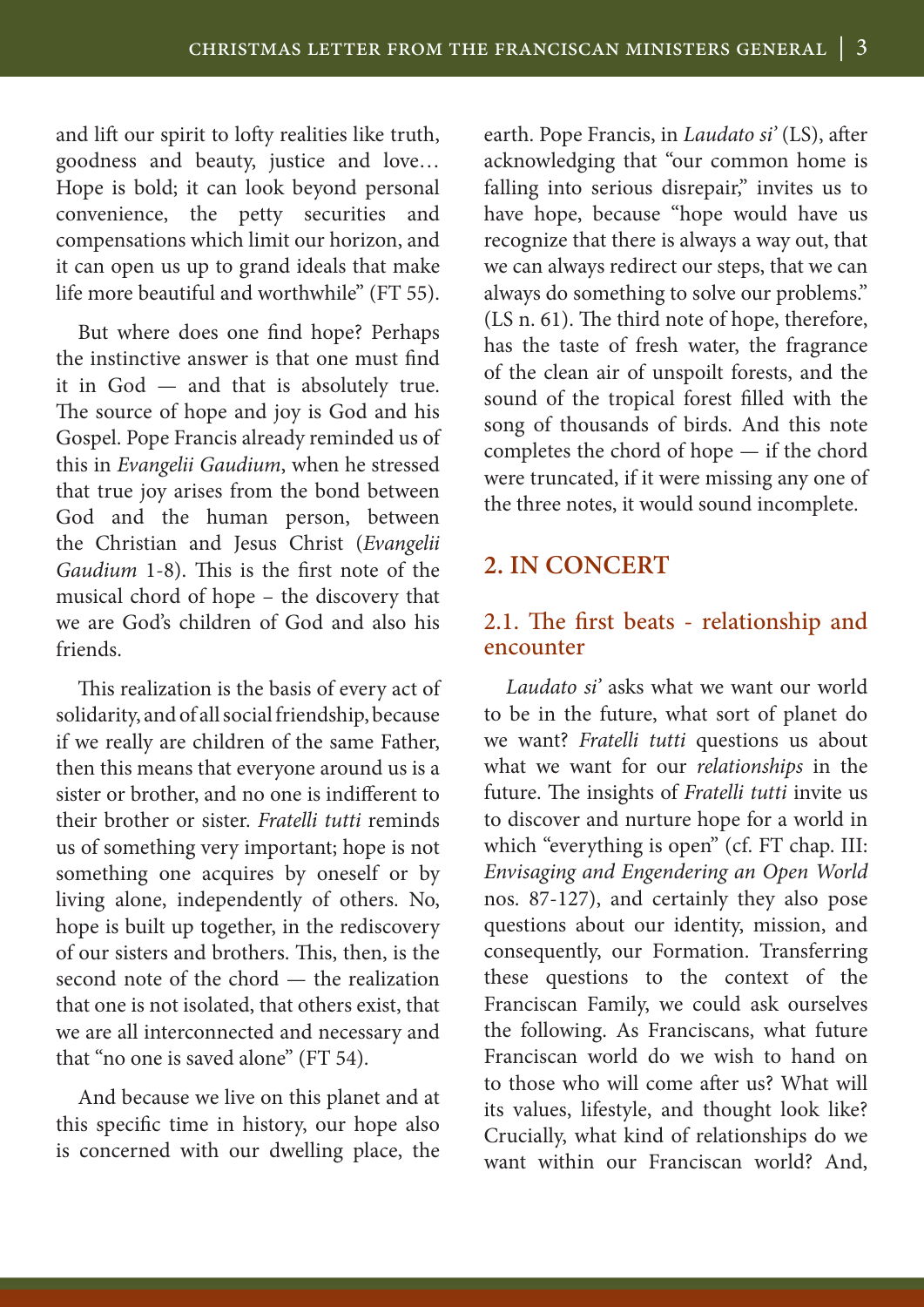finally, do we want this Franciscan world of ours to be accessible and open to all?

*Laudato si'* declared that the world is a network of relationships (remember that "relationship" is one of the central categories in Franciscanism), where everything is connected (cf. LS n. 117). *Fratelli tutti* says that this network of relationships is unfortunately deteriorating, that isolation is a threat. But the encyclical also proposes a remedy, reiterating that hope is to be found in the culture of encounter (cf. FT 30).

How to generate the culture of encounter? Pope Francis recalls that "change is impossible without motivation and a process of education" (LS 15) and that guidelines for this purpose can be drawn from the "treasure of Christian spiritual experience" (LS n. 15) — and, we might add, from the Franciscan experience too. This means that our various programmes of Formation and Studies (both our *ratio formationis* and *ratio studiorum*) need to specifically and clearly integrate the Pope's convictions in regard to human, social, and 'environmental' Formation. We need to ask ourselves how our Formation programmes can respond to the question of how this culture of encounter can be fostered. Because *closeness* is what saves, saving not just humanity but also the earth, our home.

#### 2.2. The introductory beats – paying attention and dialogue

Commenting on the parable of the Good Samaritan, Pope Francis reminded us that "we are caught up with our needs" (FT 65) and that consequently we risk being just like the priest and the Levite, indifferent to the man "assaulted by thieves and lying injured on the wayside" (FT 63). Perhaps, in order to

assess whether we pay attention to others, we could ask ourselves whether the "sight of a person who is suffering disturbs us …. makes us uneasy, since we have no time to waste on other people's problems." (FT 65). One of the best things we could wish for in ourselves (and not just at Christmas) is to have more courage and really "look to the example of the Good Samaritan" (FT 66), "rediscovering our vocation as citizens of our respective nations of the entire world, builders of a new social bond" (FT 66). In fact, "any other decision would make us either one of the robbers or one of those who walked by without showing compassion for the sufferings of the man on the roadside." (FT 67). While we wish for this, another question arises — how can we be even more creative and not surrender to "the creation of a society of exclusion", but instead be "men and women who identify with the vulnerability of others" (FT 67)? How can we be more attentive to others? How can we be even bolder in being close to the least of all? (cf. FT 233-235)

When Pope Francis speaks about the source of inspiration for his Encyclical *Laudato si'*, he mentions "the beloved Ecumenical Patriarch Bartholomew" (LS 7) in addition to Saint Francis. Now, in writing about the source of inspiration for *Fratelli tutti*, the Great Imam Ahmad Al-Tayyeb is given acknowledgement (cf. FT 29). In this way, this Pope Francis offers a concrete and relevant example of the dialogue that Christians, without renouncing their own identity (cf. FT 3), are called to seek "among all people of good will" (FT 6). As Franciscan brothers and sisters, we are already involved in this dialogue in different places and ways; but perhaps we can ask ourselves how to increase opportunities for dialogue and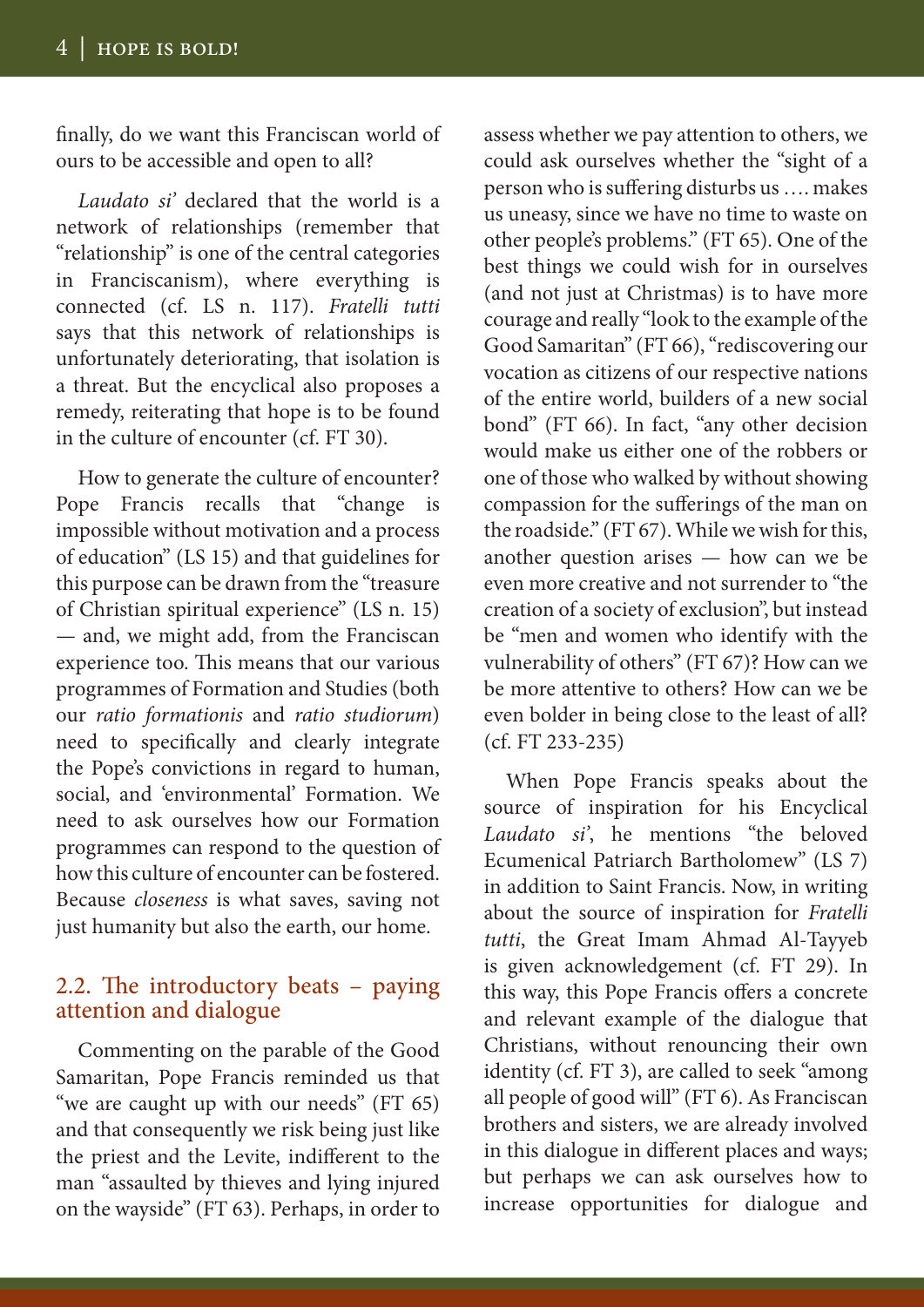encounters with all, and especially with those who do not share our faith but may often live and work alongside us.

St. Francis left some practical suggestions; we could begin from his greeting, *"May the Lord give you peace!"* (cf. Testament 23) In order to greet someone in this way, one must first "*see*" them, and then the greeting becomes an overture for dialogue! Let us remember, however, that St. Francis' greeting is addressed to all  $-$  in the same measure, and with the same courtesy towards all! (cf. also FT 222-224) There are no exceptions, because Francis recognised everyone as sister or brother and knew that in God's heart there are no second-class children!

#### 2.3. In the school of music

Pope Francis has given us a new musical score to learn. The piece may seem to be complicated, but we know that all pieces seem complicated at first. Note after note, beat after beat, we slowly work towards being able to give a good performance. This new piece speaks of the dream of an open world, of a world where *encounters* are what matter most, where new lifestyles, new ways of seeing and thinking are possible. We too are responsible for the performance of this piece. Therefore, it is necessary for us to come up with internal processes (within the Order, e.g., in Formation) and external processes (in regard to our service to the world), so that these same processes can allow us to be shaped by the music concealed in the score, *Fratelli tutti*.

So where can we learn the notes of this new piece of music? Christmastime comes to our aid and invites us to attend the best music school. In fact, St. Francis attests that Christmas is the best time to practice: "On that day the Lord sent His mercy and at night His song" (OfP Part 5, 5). An encounter takes place in Bethlehem — God Himself contributes to the culture of encounter and draws near by becoming one of us. God establishes a dialogue that is wordless at first, expressed only by the exchange of a gaze. How wondrous it is that for the first time since the creation of the world, Mary of Nazareth looks into the eyes of God! On the feast of Christmas, God shows us His face, because "No one can experience the true beauty of life without relating to others, without having real faces to love." (FT 87). Jesus, more than anyone, teaches us how to live a prophetic and contemplative lifestyle, capable of rejoicing deeply without being obsessed with consumption.

This is the source of our identity, here is where we learn what it means to encounter those who are far from us and are totally different. Our Formation begins here, in the contemplation of the face of Jesus Christ, wrapped in swaddling clothes, kissed by Mary of Nazareth and embraced by Joseph. It is on this child's face that we can read that God is love (1Jn 4:16), the Love that knows nothing except total self-giving and, aware of our need for salvation, has come to meet us. The "Most Holy Child [who] has been given to us and has been born for us on the way and placed in a manger because he did not have a place in the inn" (cf. OfP Part 5, 5) is the Word through which the Father renews dialogue with the whole of humanity. The Word became flesh and came to dwell among